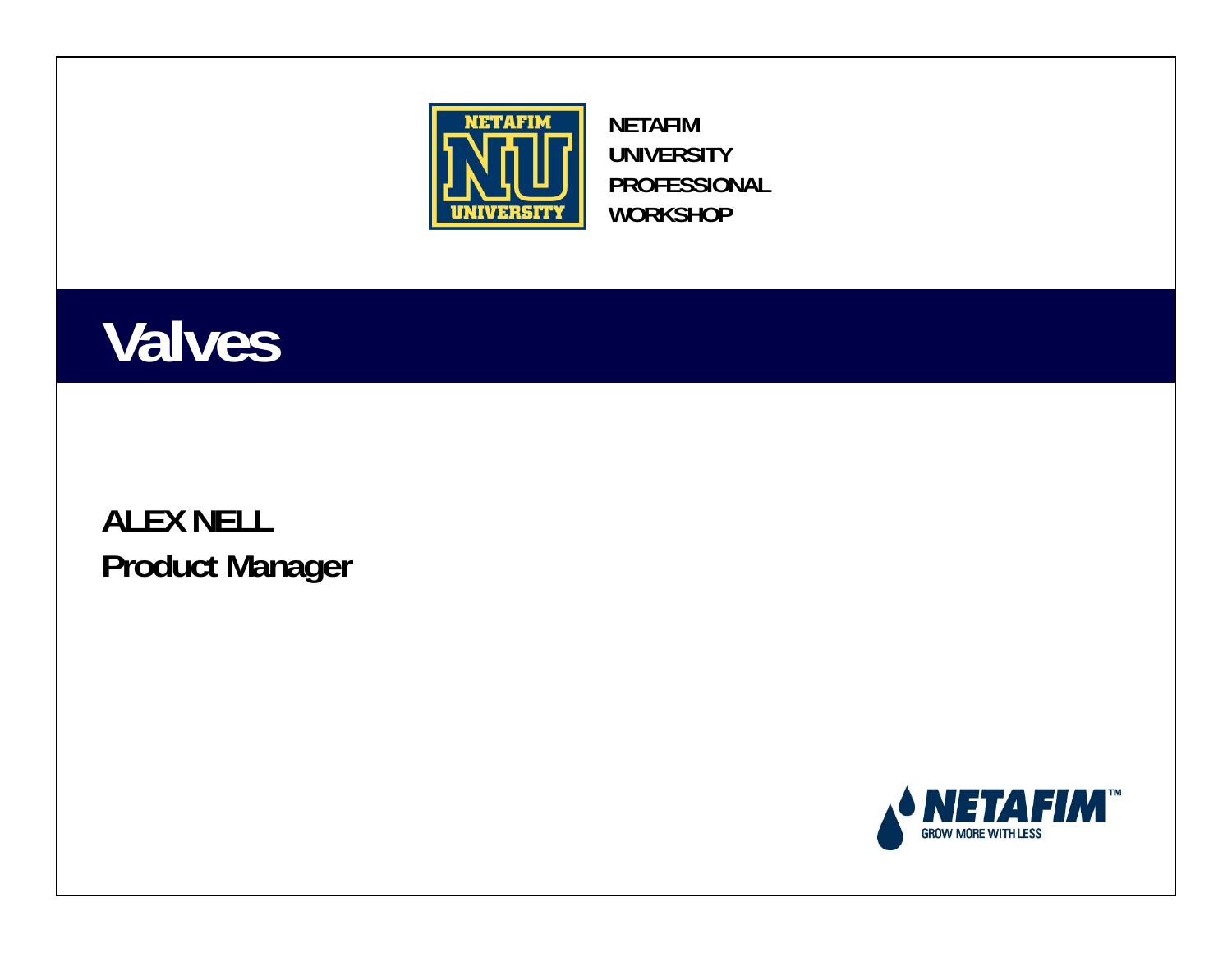# **Main Facts**

- We have the most complete product line in the marketplace.
- We have the most reliable product line in the marketplace. Warranty cost are virtually zero to Netafim and its customers.
- We have the longest warranty terms in the industry.

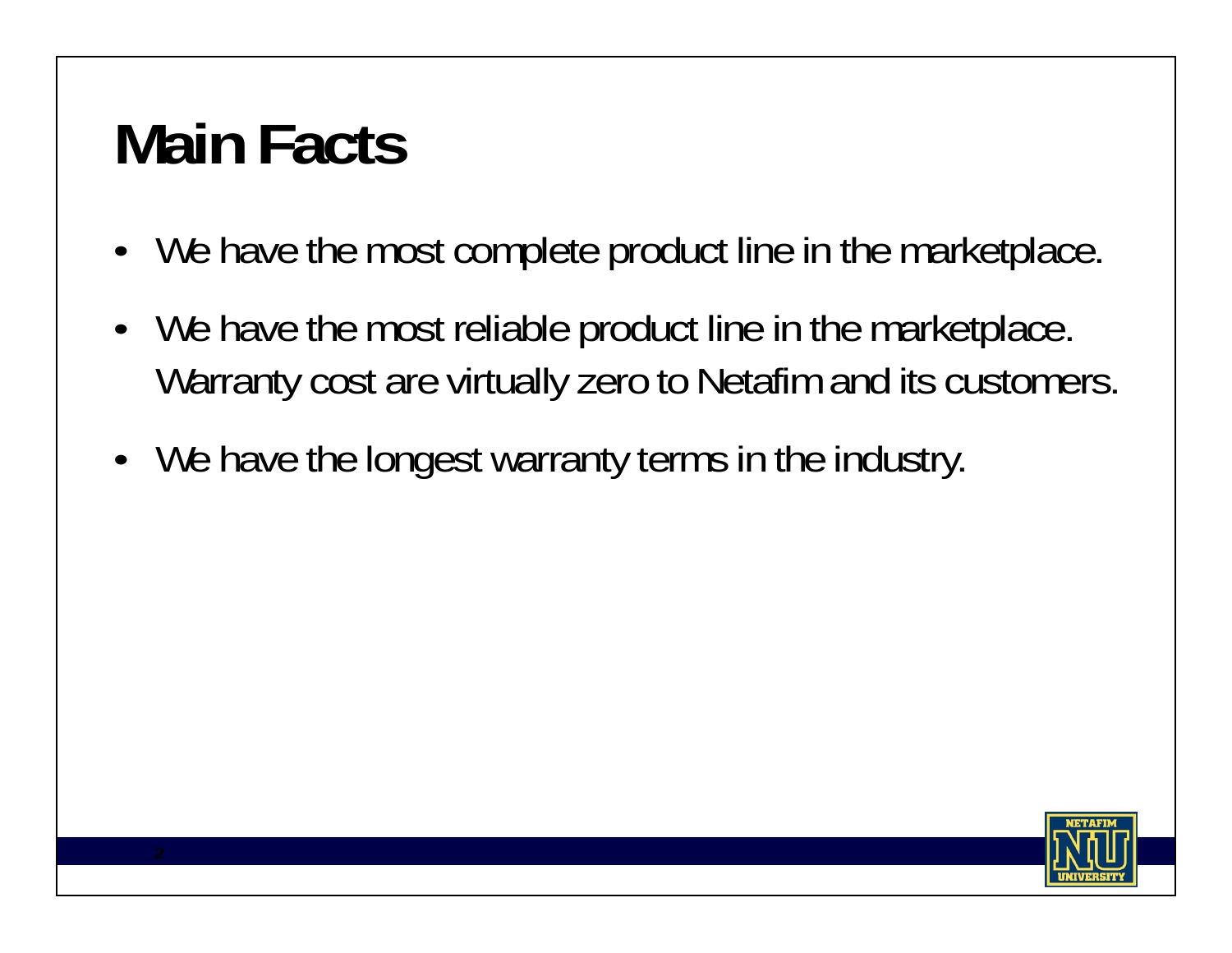# **Main Facts**

- We have the best performance valve in terms of head loss and precise regulation, even under extreme conditions.
- We have the most customer focused technical support, pre and post sale, including application engineering support.
- We truly provide a lot of value, and yes, we feel we are worth it, therefore we sometimes are more expensive than our competition.

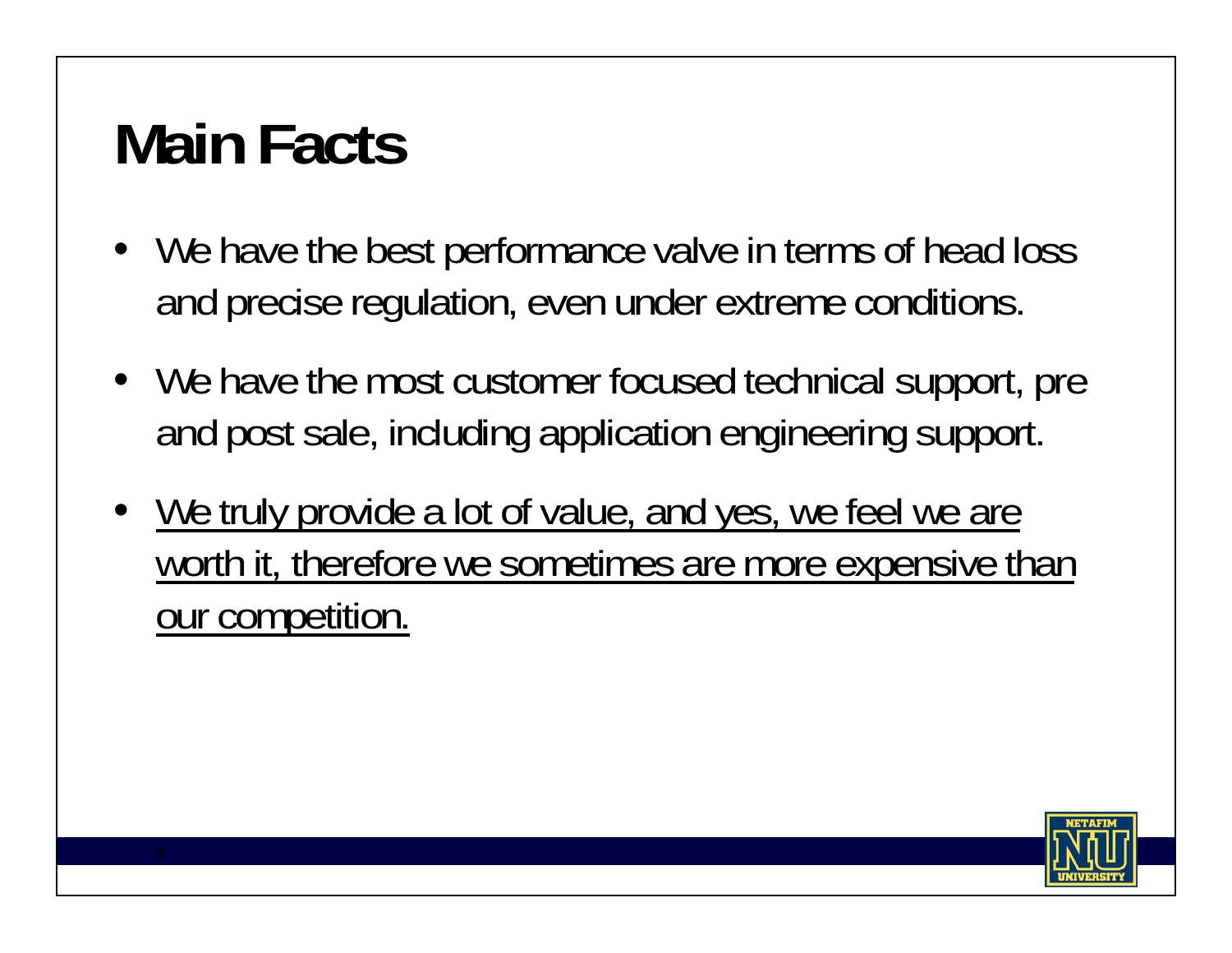# **Main Facts**

•We have the most complete product line in the marketplace**.**

| <b>Marketplace</b>         | <b>Product</b>            |
|----------------------------|---------------------------|
| Greenhouse                 | <b>S-80</b>               |
| <b>Drip - Large Blocks</b> | PVC, IRON                 |
| <b>Drip - Small Blocks</b> | <b>Nylon</b>              |
| <b>Low Cost</b>            | PBI, Single Valve         |
| <b>Automation</b>          | <b>Controller</b>         |
| <b>Low Pressure</b>        | <b>Special Diaphragms</b> |
| <b>High Pressure</b>       | <b>Bronze</b>             |

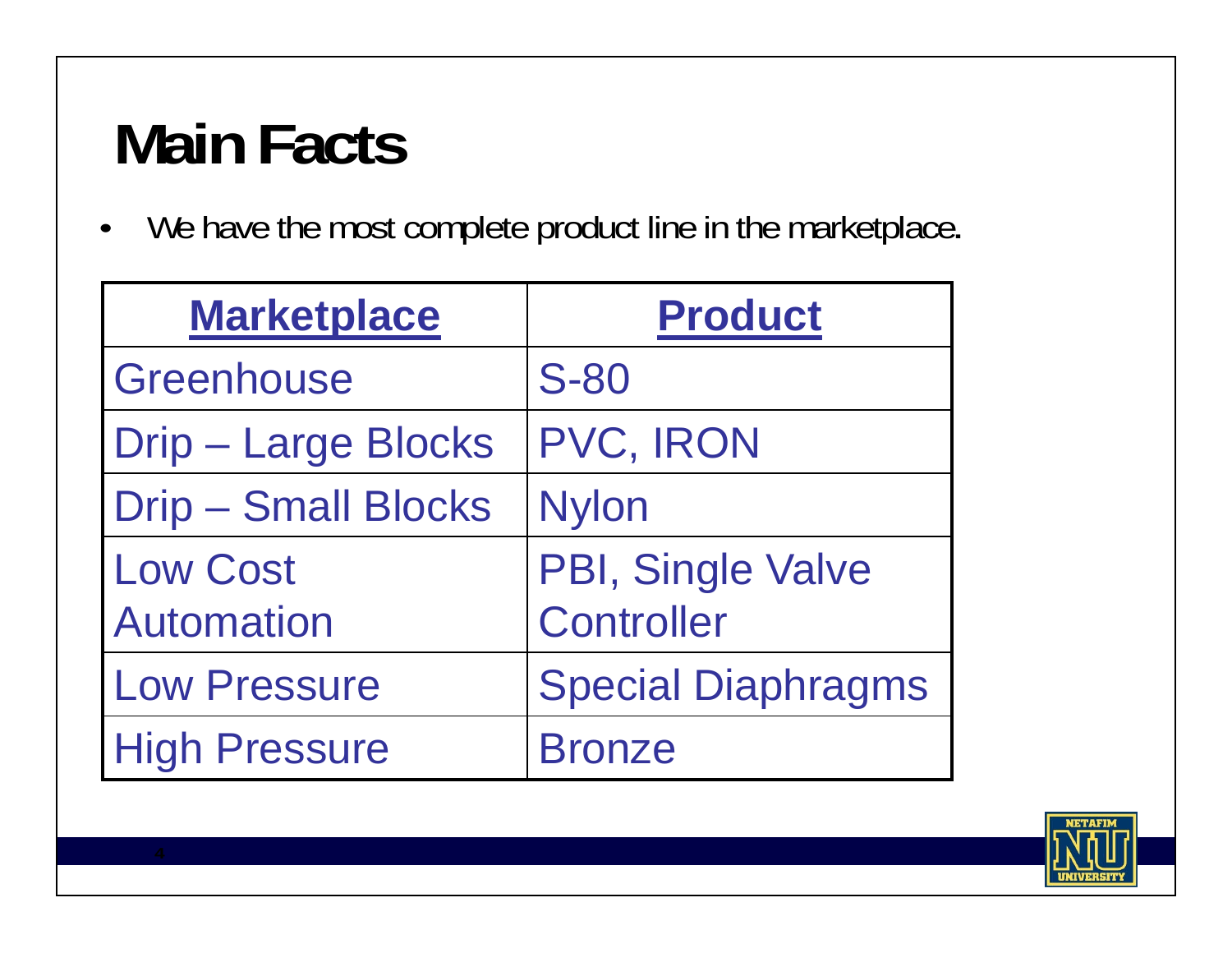| <b>Main Parts</b> | Simple structure containing just few parts!                                       |                                     |
|-------------------|-----------------------------------------------------------------------------------|-------------------------------------|
| $\circledcirc$    | <b>Bonnet (control chamber):</b><br>Easy and simple assembly<br>and dis-assembly. |                                     |
| <b>ODOO</b>       | Spring:<br>Allows closure from a fully<br>open position.                          | <b>Main parts</b>                   |
|                   | Spring seat.                                                                      | <b>Operation</b>                    |
|                   | Diaphragm:<br><b>Flexible and reinforced.</b>                                     | Regulation<br><b>Specifications</b> |
| $\circ$           | Body:<br>Various materials,<br>plastic and metal valves.                          | <b>F&amp;B</b>                      |
|                   |                                                                                   |                                     |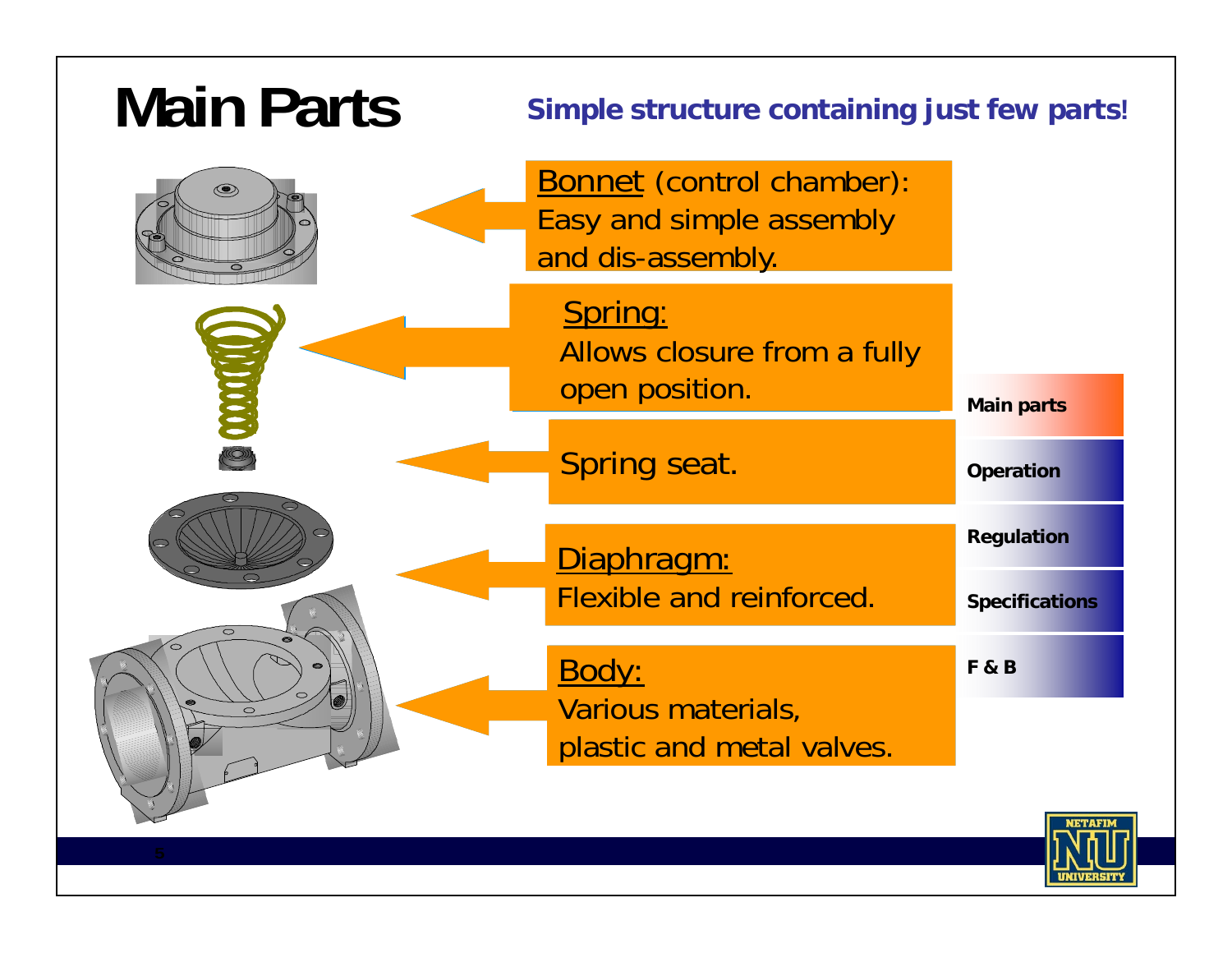### **Headloss Differences – Plastic Valves**



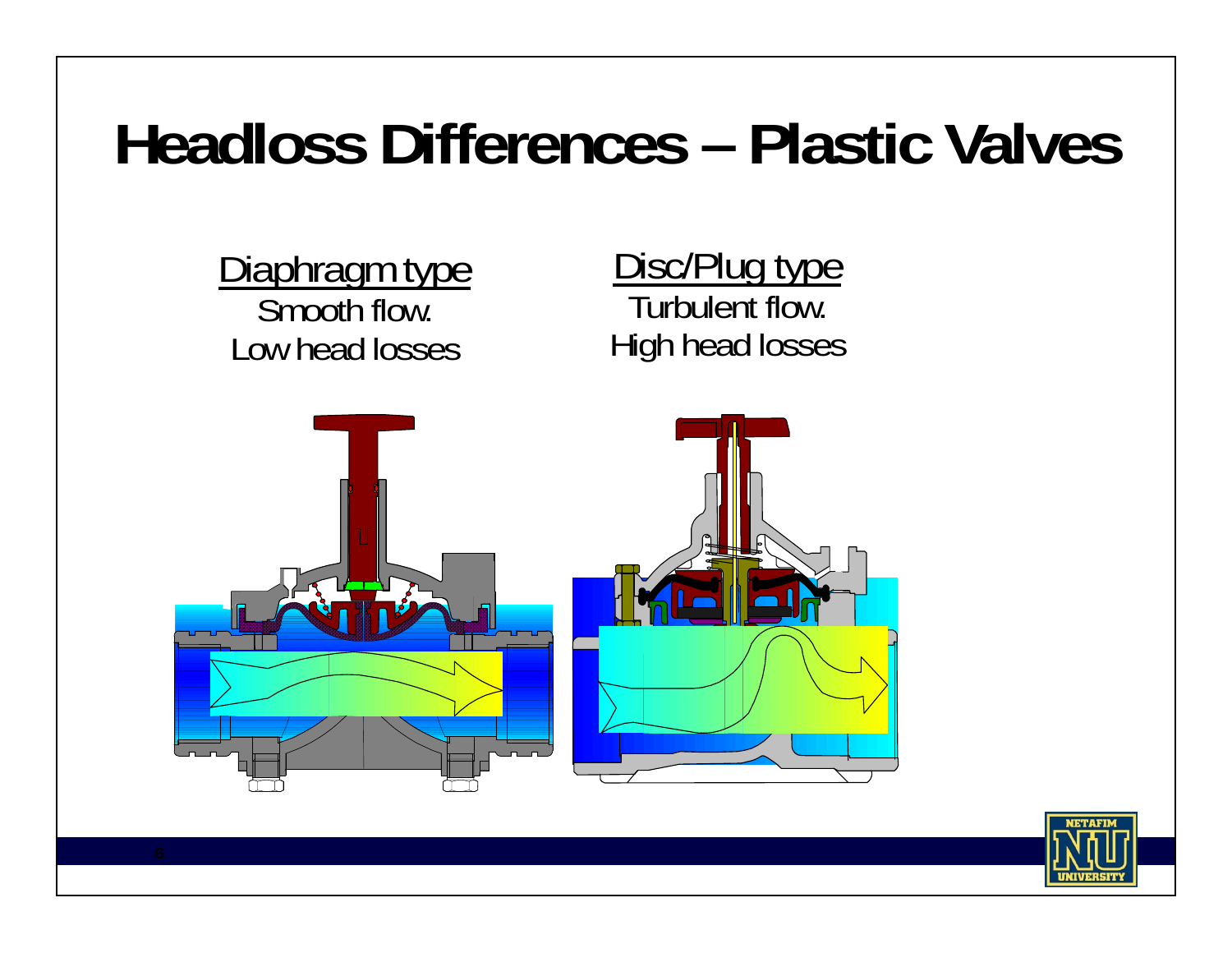# **Regulation**

- Superb low flow regulation ability. Due to the diaphragm flexibility, the water-passage section area is changing according to the flow rate.
- Minimal head-losses in the fully open valve.



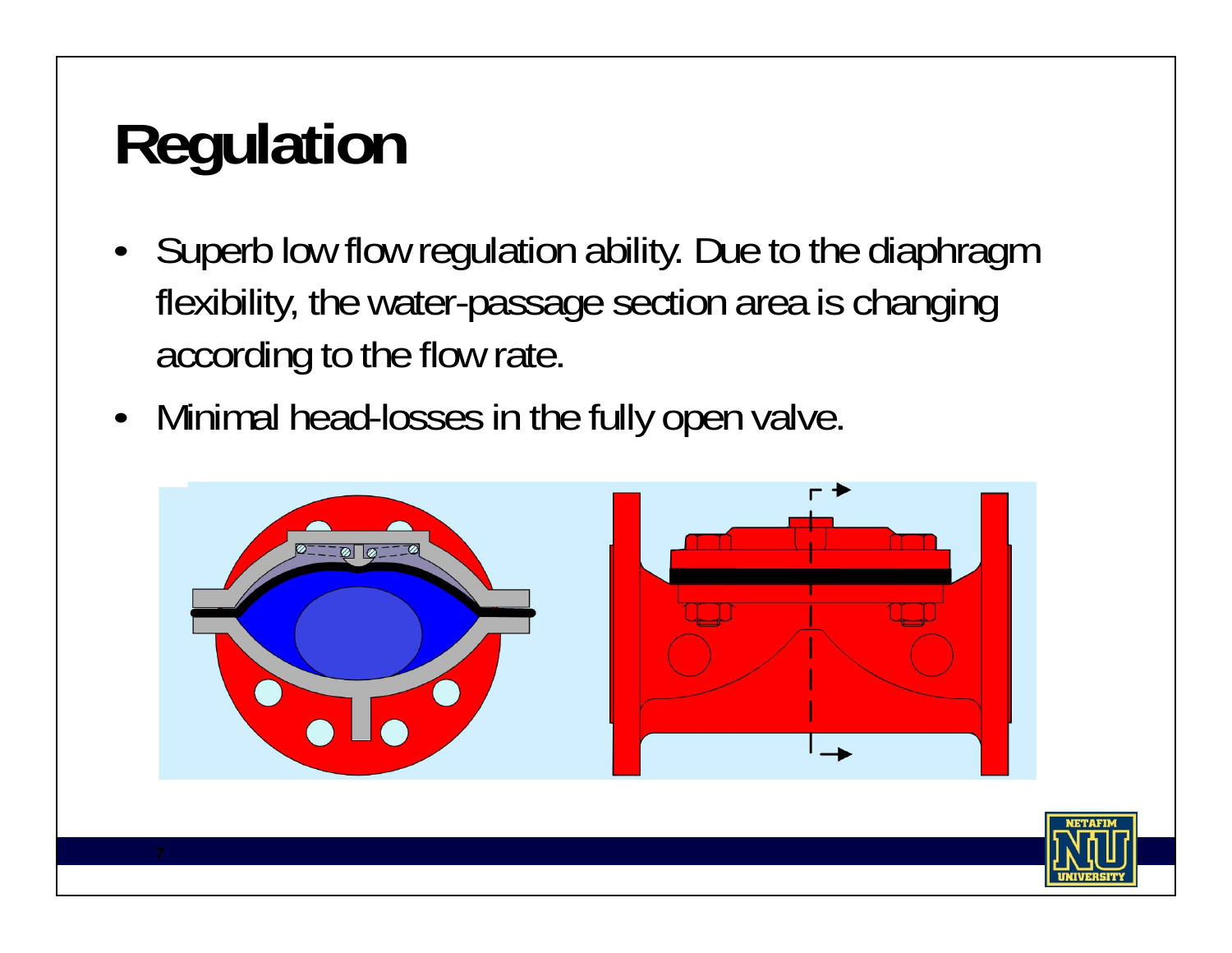**We have the widest selection of functions, materials, sizes and options**



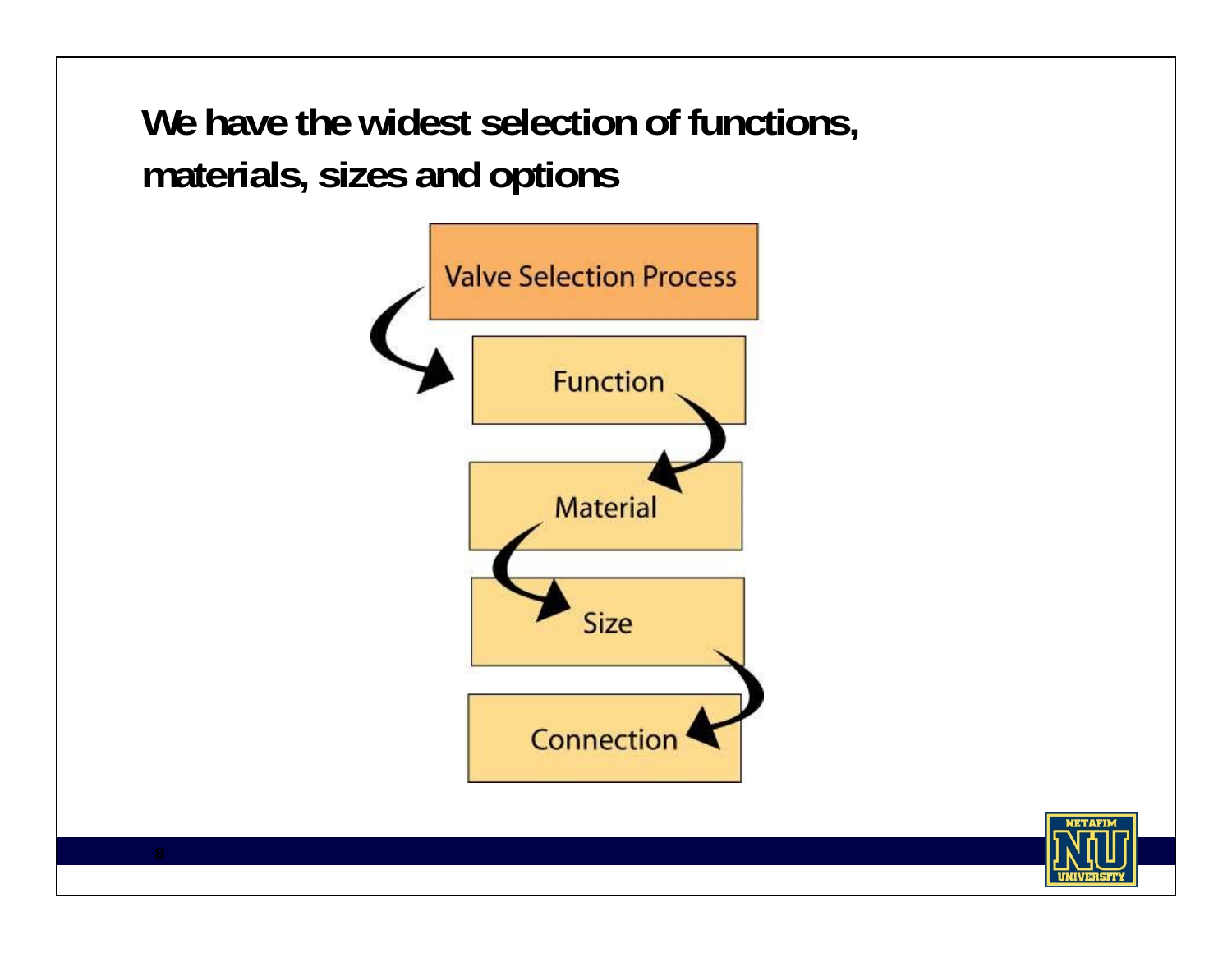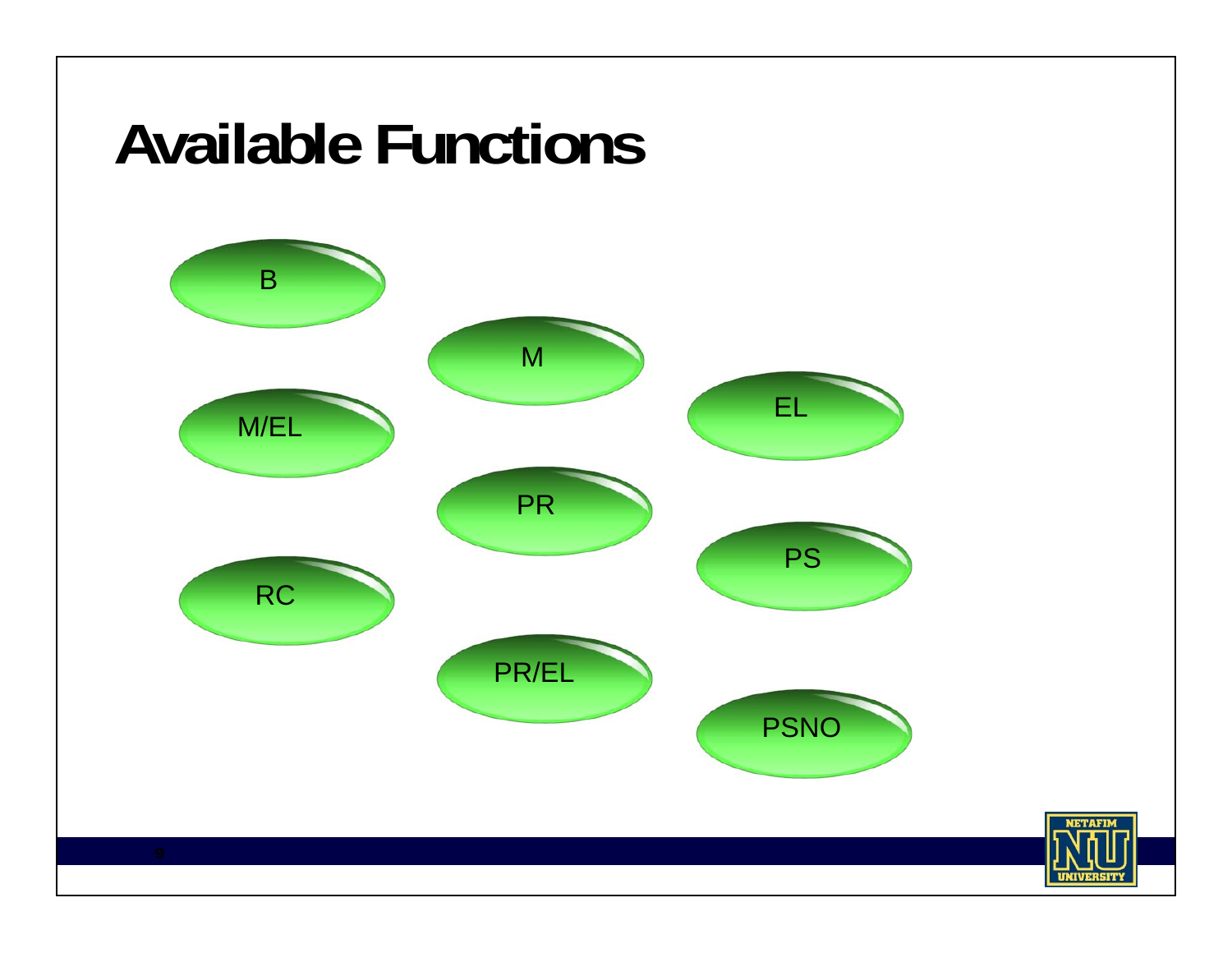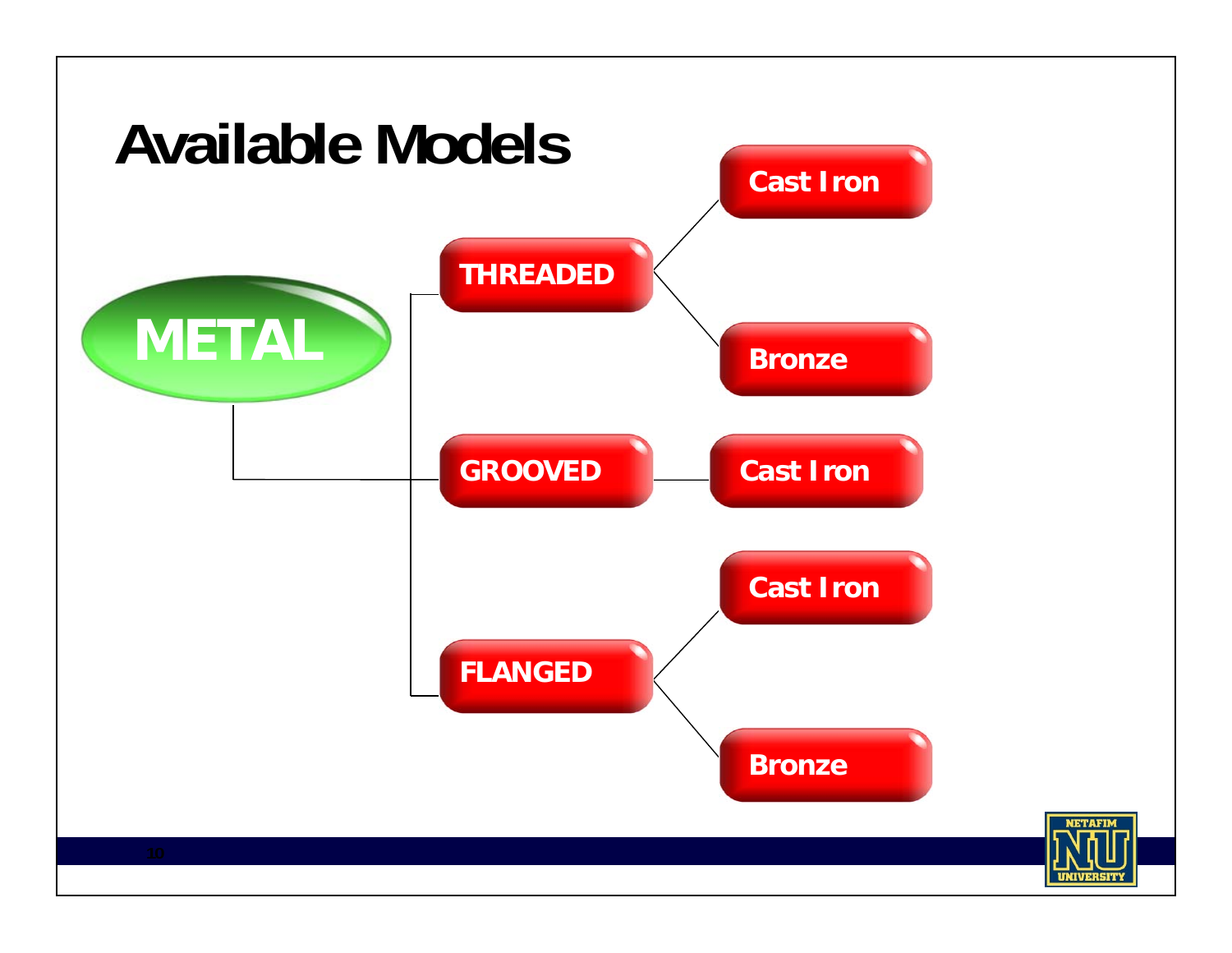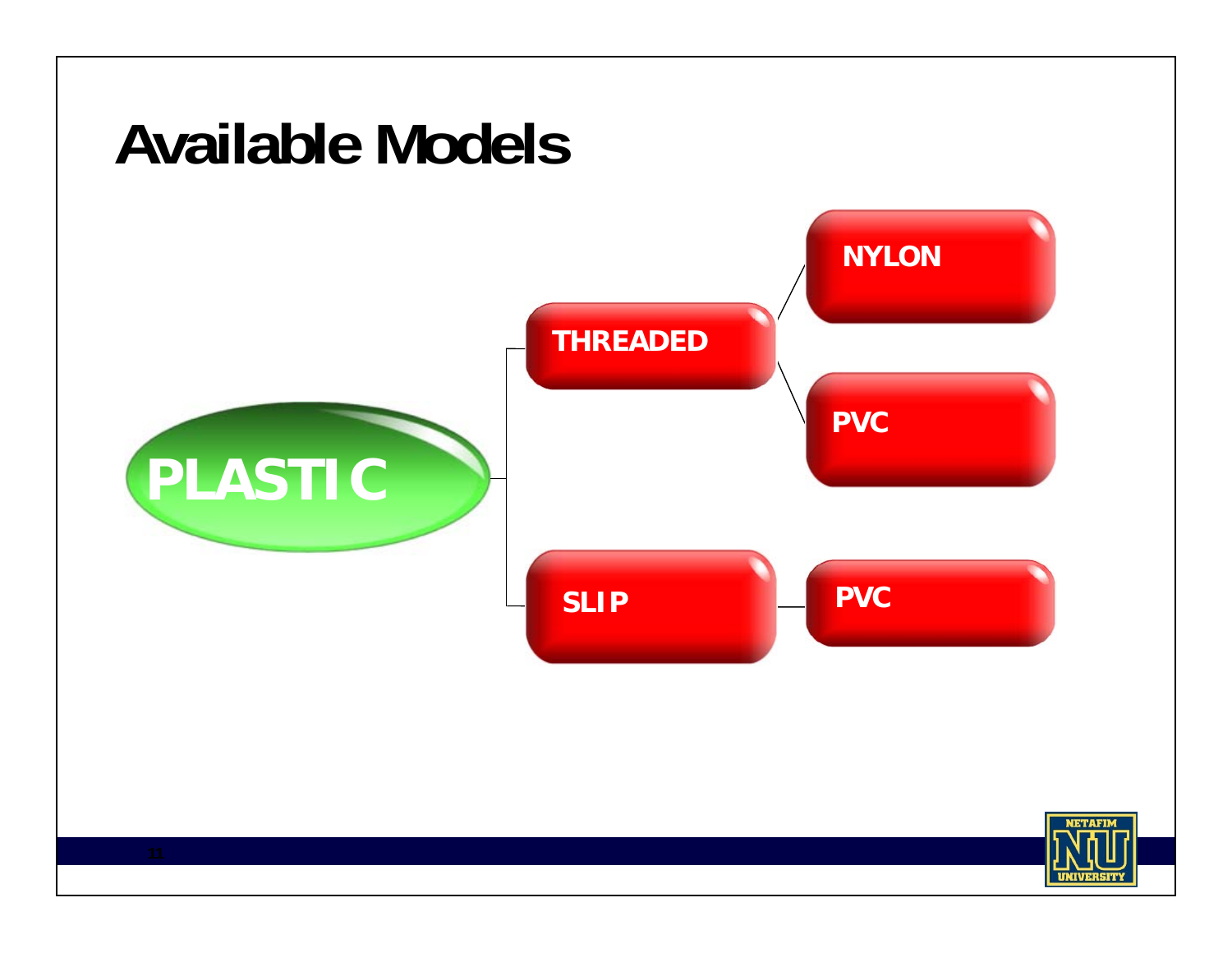#### **Available Sizes**

#### **MODELS AVAILABLE**



|       | <b>MATERIAL</b>   | <b>Nylon</b>      | <b>PVC</b> | <b>PVC</b> |
|-------|-------------------|-------------------|------------|------------|
|       | <b>CONNECTION</b> | Threaded Threaded |            | Slip       |
| SIZES | 1 <sup>''</sup>   | r.                |            |            |
|       | 11/2"             | 69                |            |            |
|       | 2 <sup>n</sup>    | ×,                |            |            |
|       | 323               | П                 |            |            |
|       | 3''               |                   |            |            |
|       | 4 <sup>''</sup>   |                   |            |            |
|       | 6"                |                   |            |            |



**Standard: Up to 12" Special: Up to 32"**

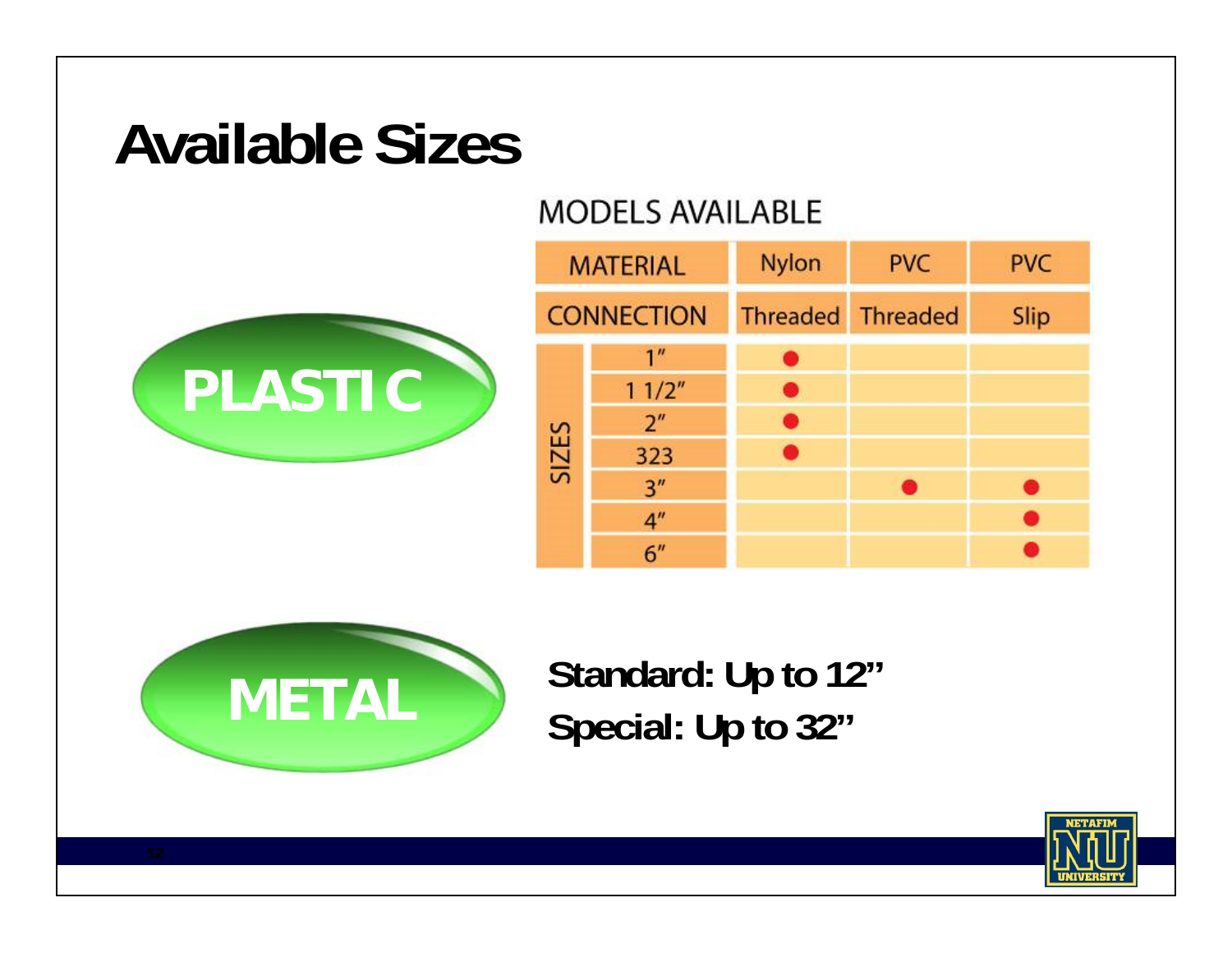### **Features & Benefits**

- •Simple internal structure.
- •Low cost of spare parts when needed.
- •Easy maintenance even for large valves.
- •Superb reliability - no bearing and seals.
- •The diaphragm is not guided and therefore will not be "stuck" open.
- Symmetric valve (can operate in two directions).



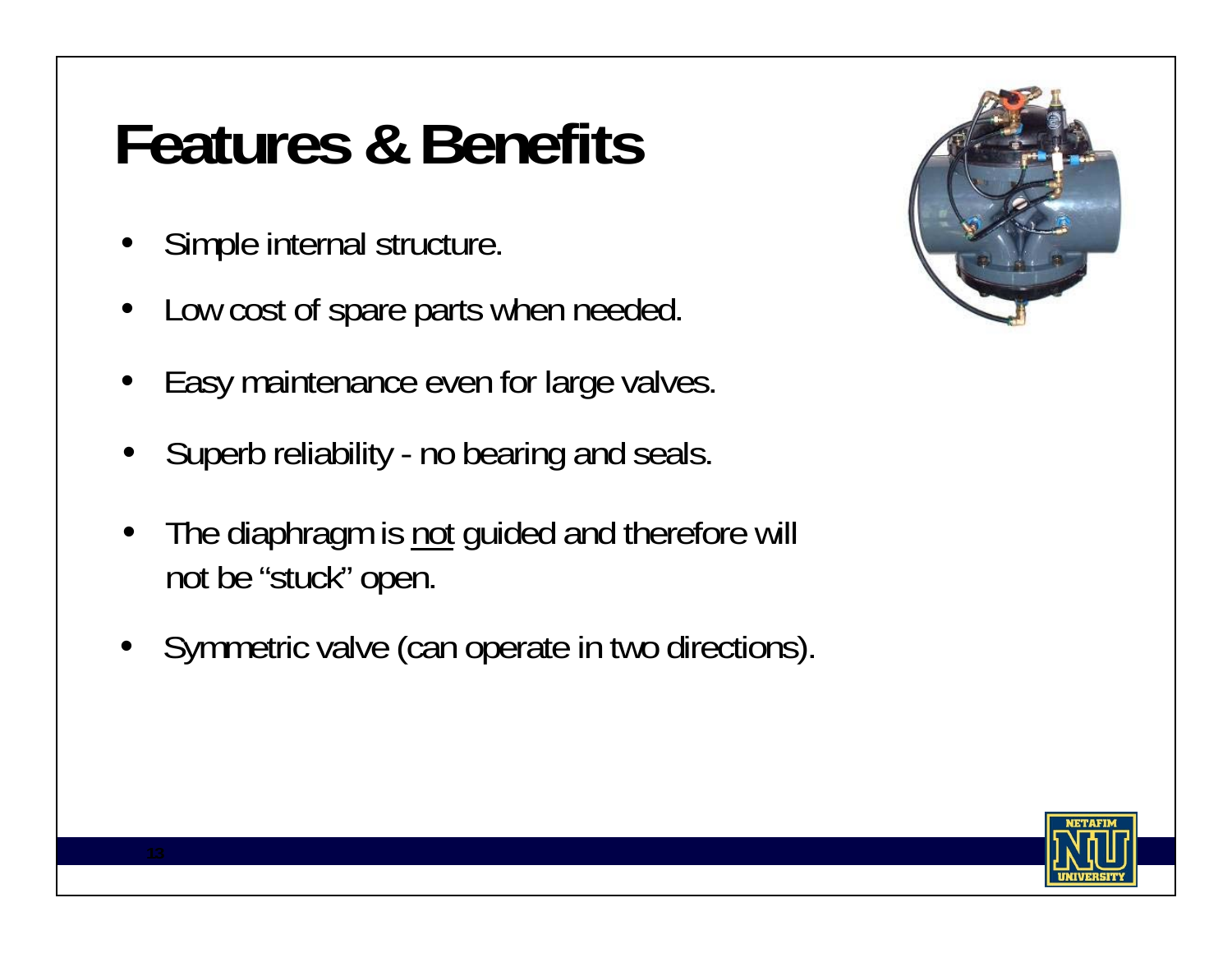## **Features & Benefits**

- • Can be used for a wide range of applications.
- •Low flow regulation capability.
- • Operation at a wide pressure range: 3 psi to 230 psi.
- • Operation in high flows with relatively low head-loses
- Control of different fluids: Water, Wastewater



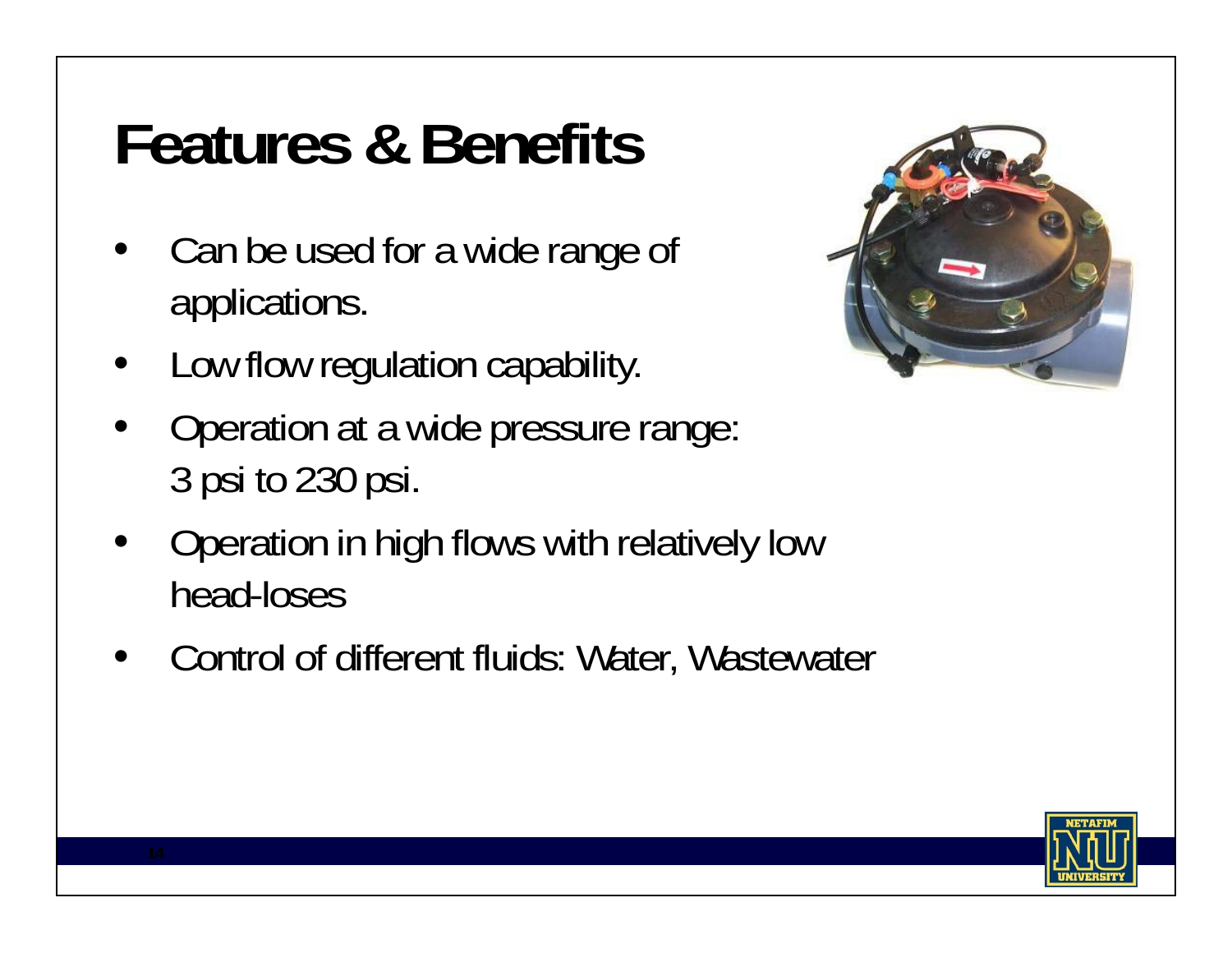# **Limitations**

- • A minimal upstream pressure is required for operation. Choose your diaphragm carefully.
- $\bullet$  Slow closure from the fully open position for large valves. Critical in ON/OFF application, no critical in regulation applications.

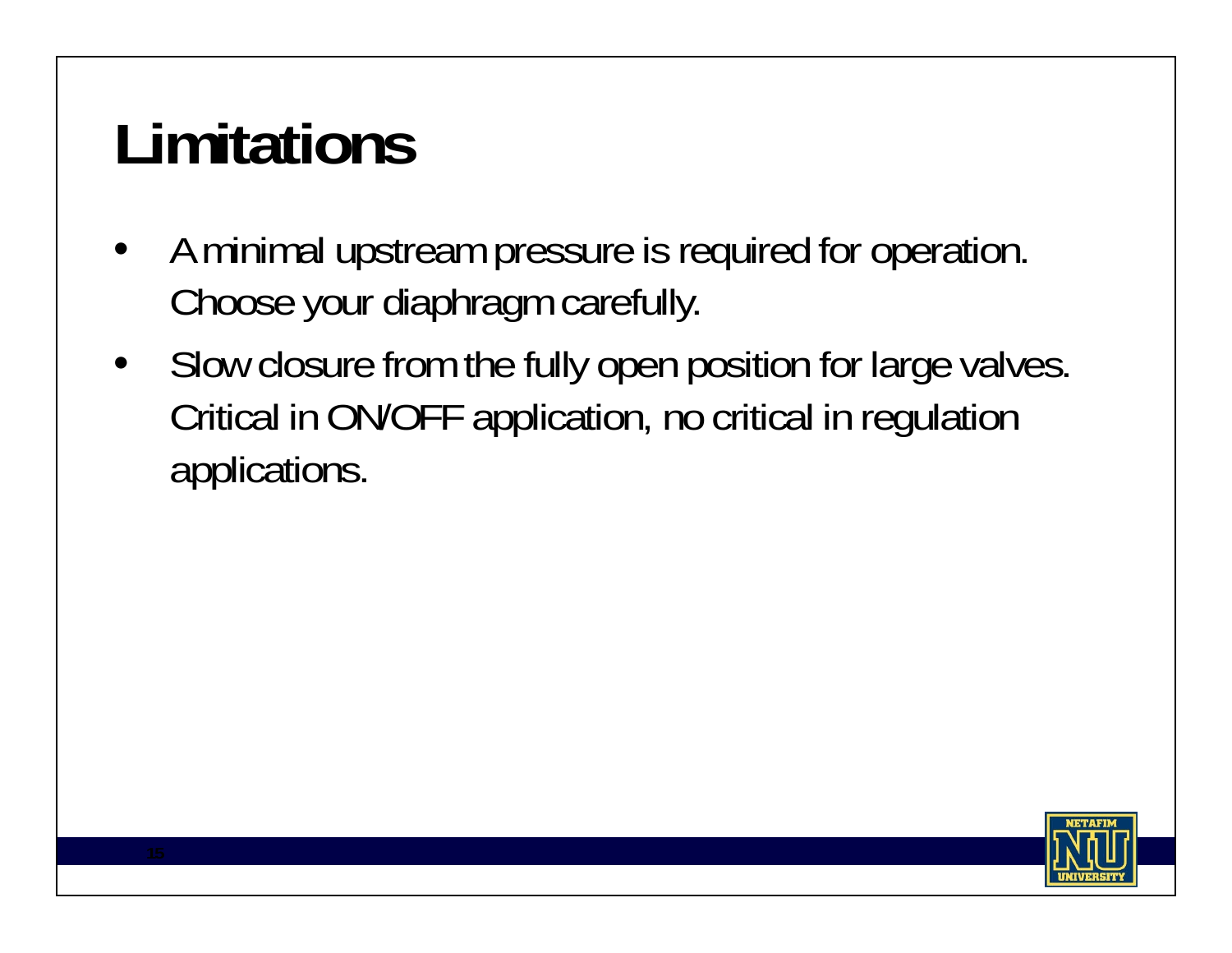# **Applications**

•On/Off



 $\bullet$ Pilot Operated Valves

> Control of inlet pressure Control of outlet pressure Control of flowControl of level in tanks and reservoirs

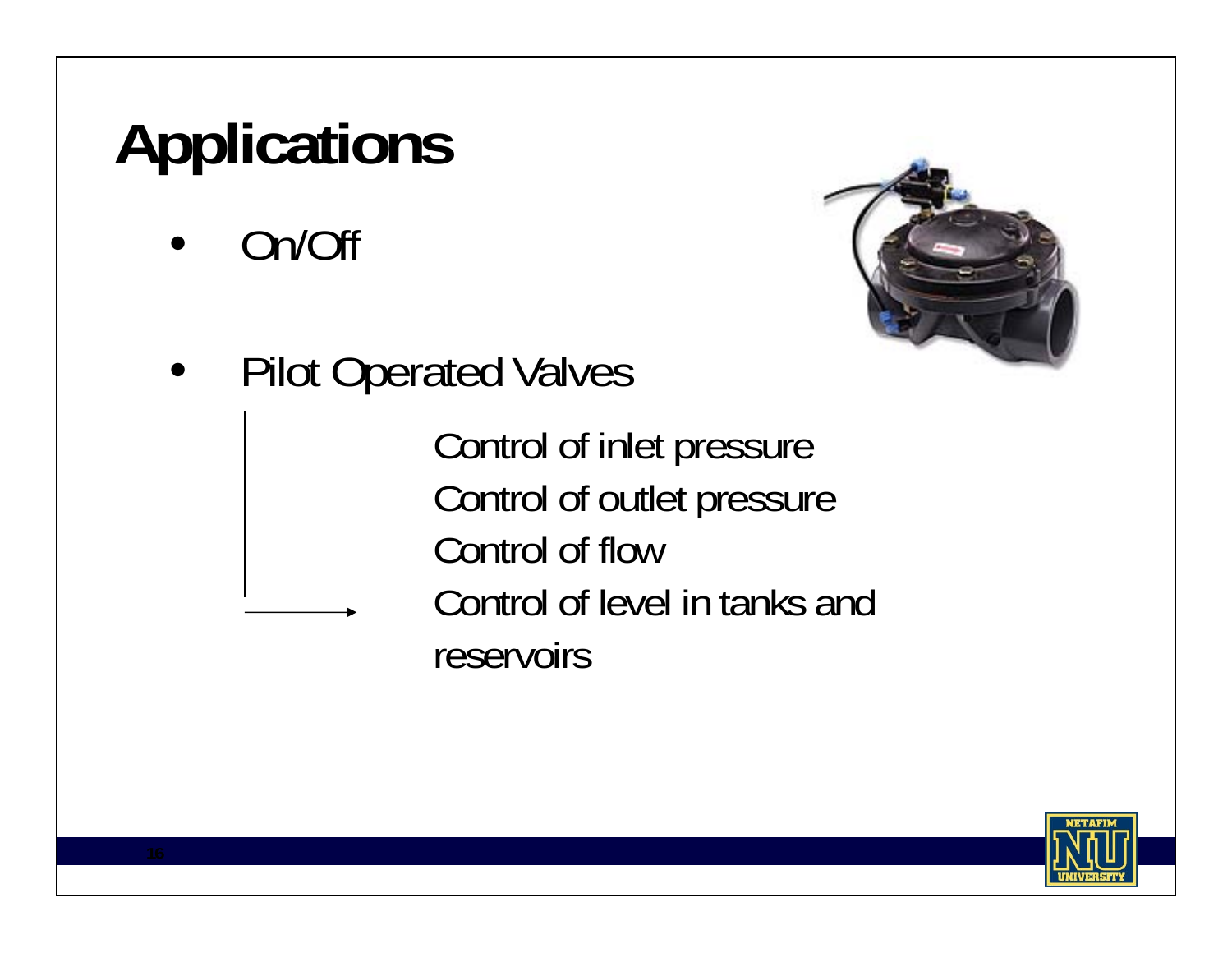# On/Off: Manual Valves ("M") **Applications**





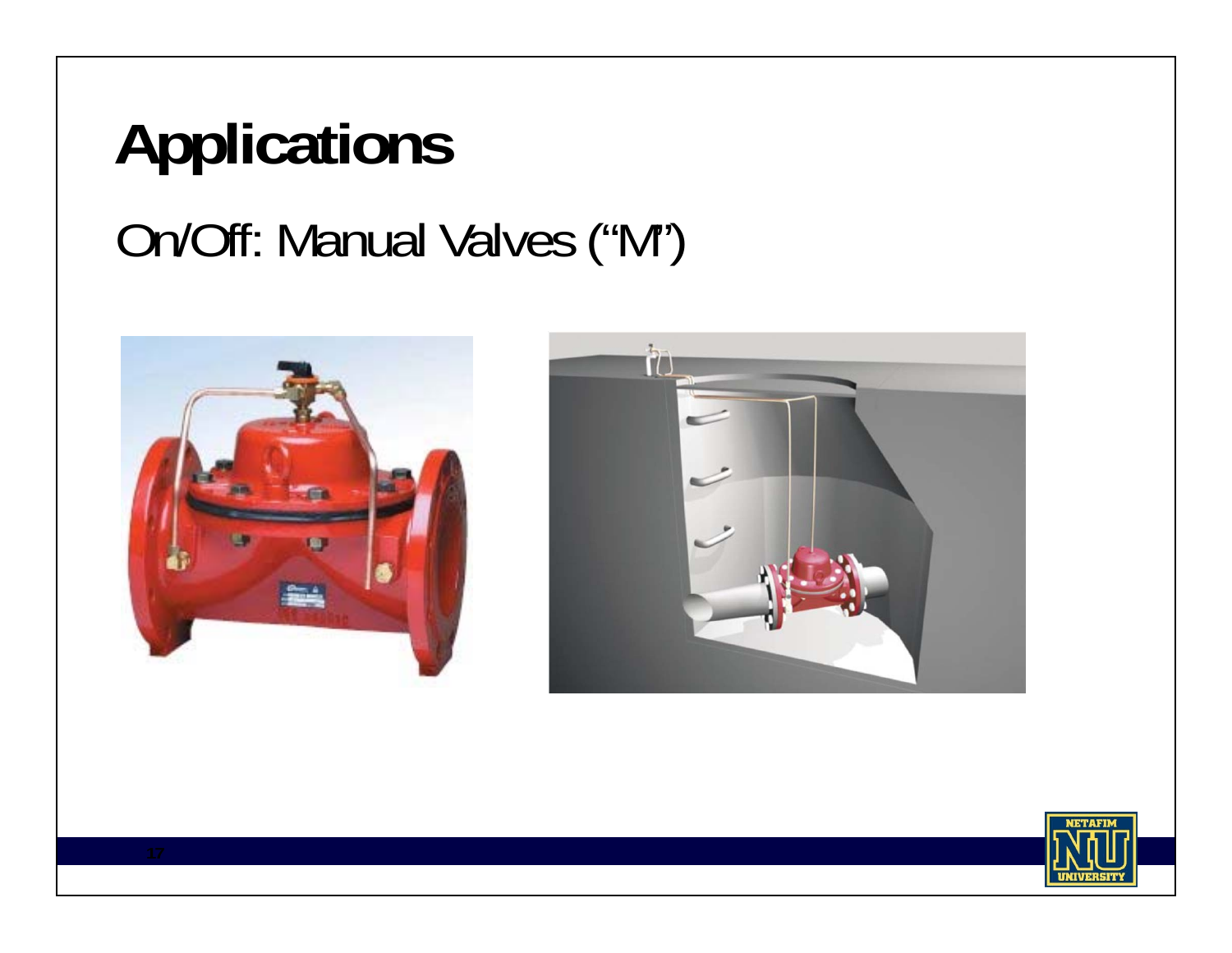# **Applications**

On/Off: Manual Valves

Design Considerations:

- • Sizing is done based on head loss allowed (you must use a graph for that)
- $\bullet$  Diaphragm: Choose a diaphragm based on upstream pressure and if valve is intended to remain open for long periods of time (LP)

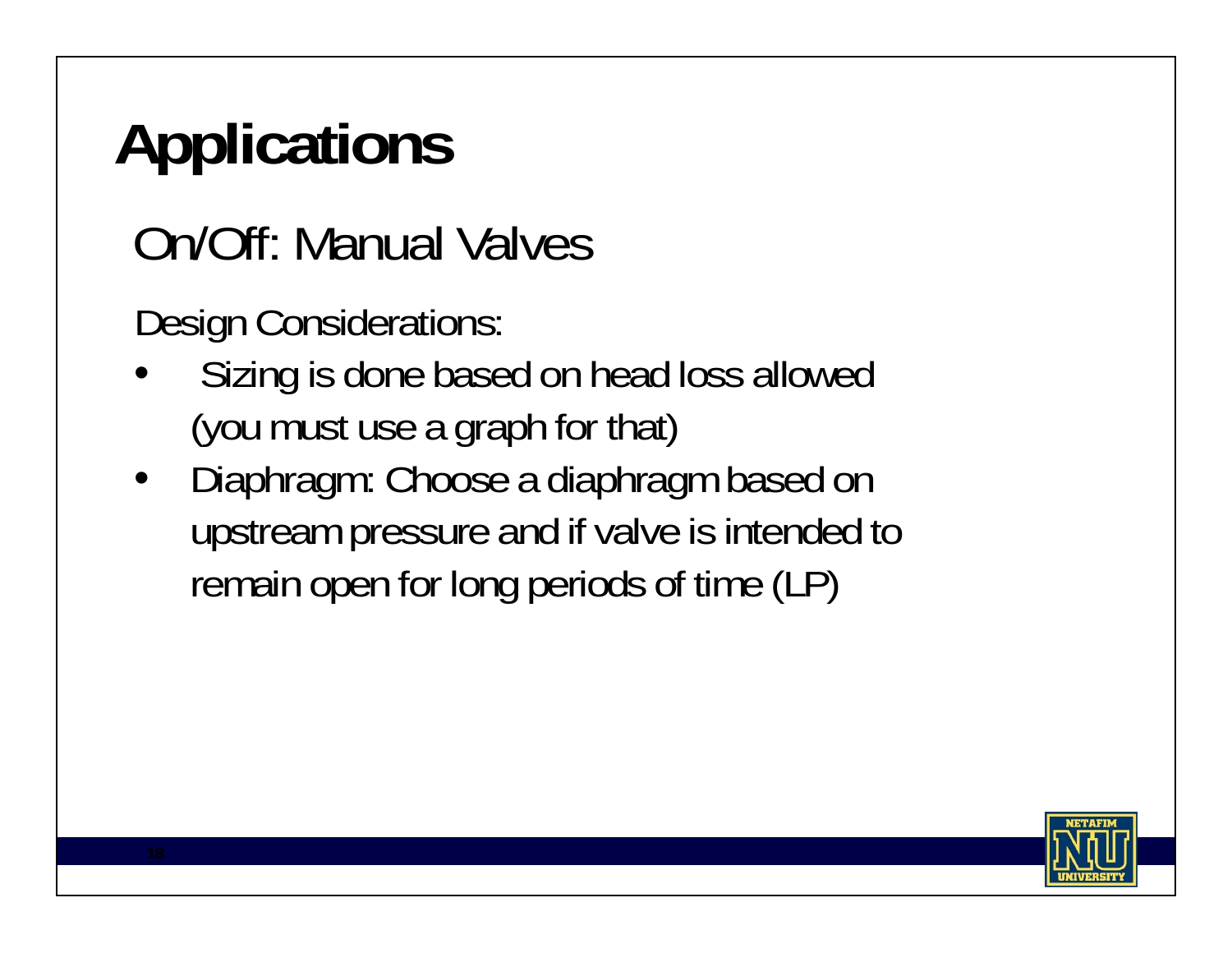# On/Off: Electric Valves ("EL") **Applications**



#### **Optional Control System Components:**

- 1 Main Valve
- 4 3/2 Solenoid valve
- 2 Self-flushing filter
- 3 Cockvalve\*
- 5 Accelerator relay (optional for valves
- larger than 150mm/6")



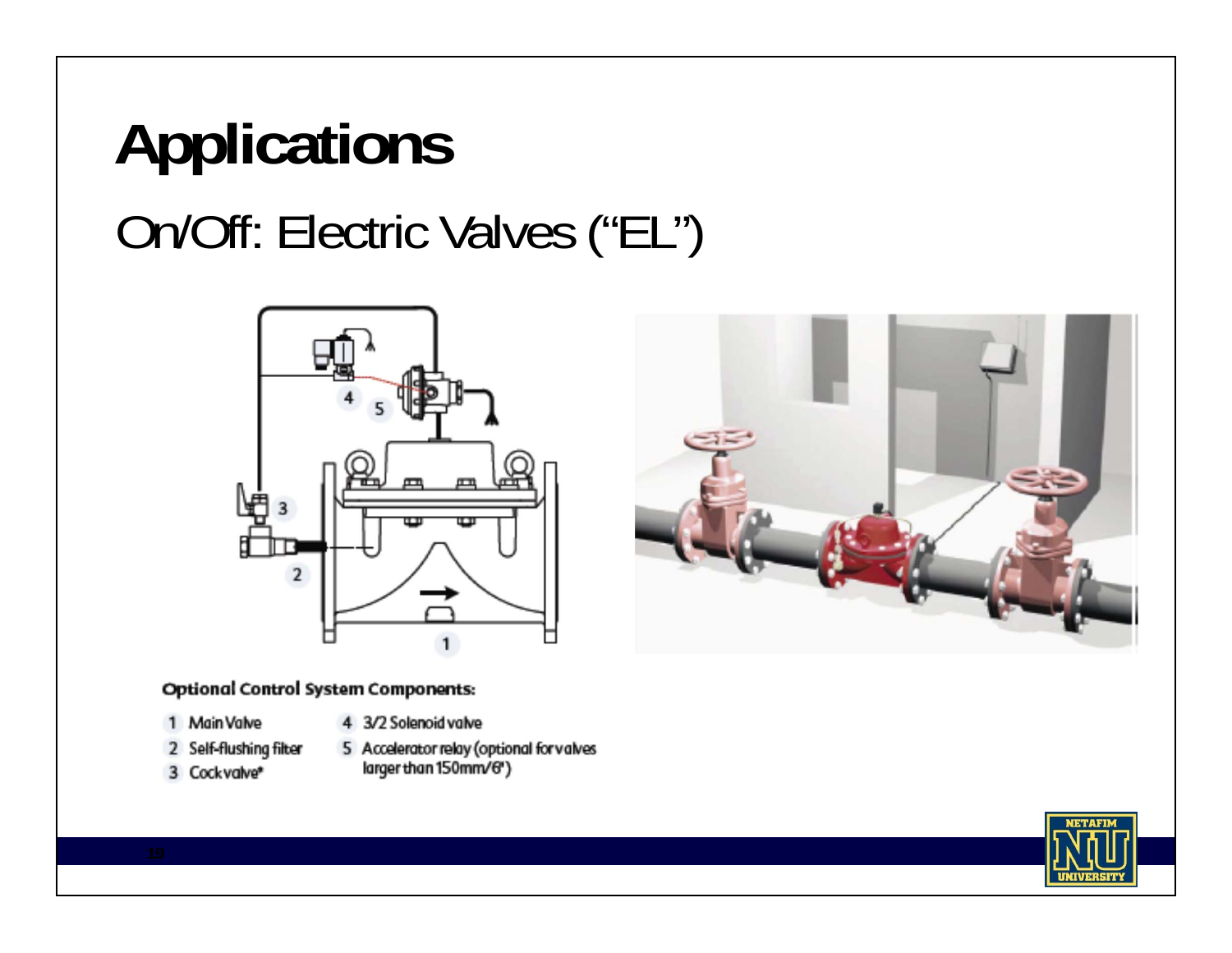# **3 Way EL N.C. Valve**

#### **Suitable for: Drip irrigation Greenhouses**

N.C. Valves are Standard



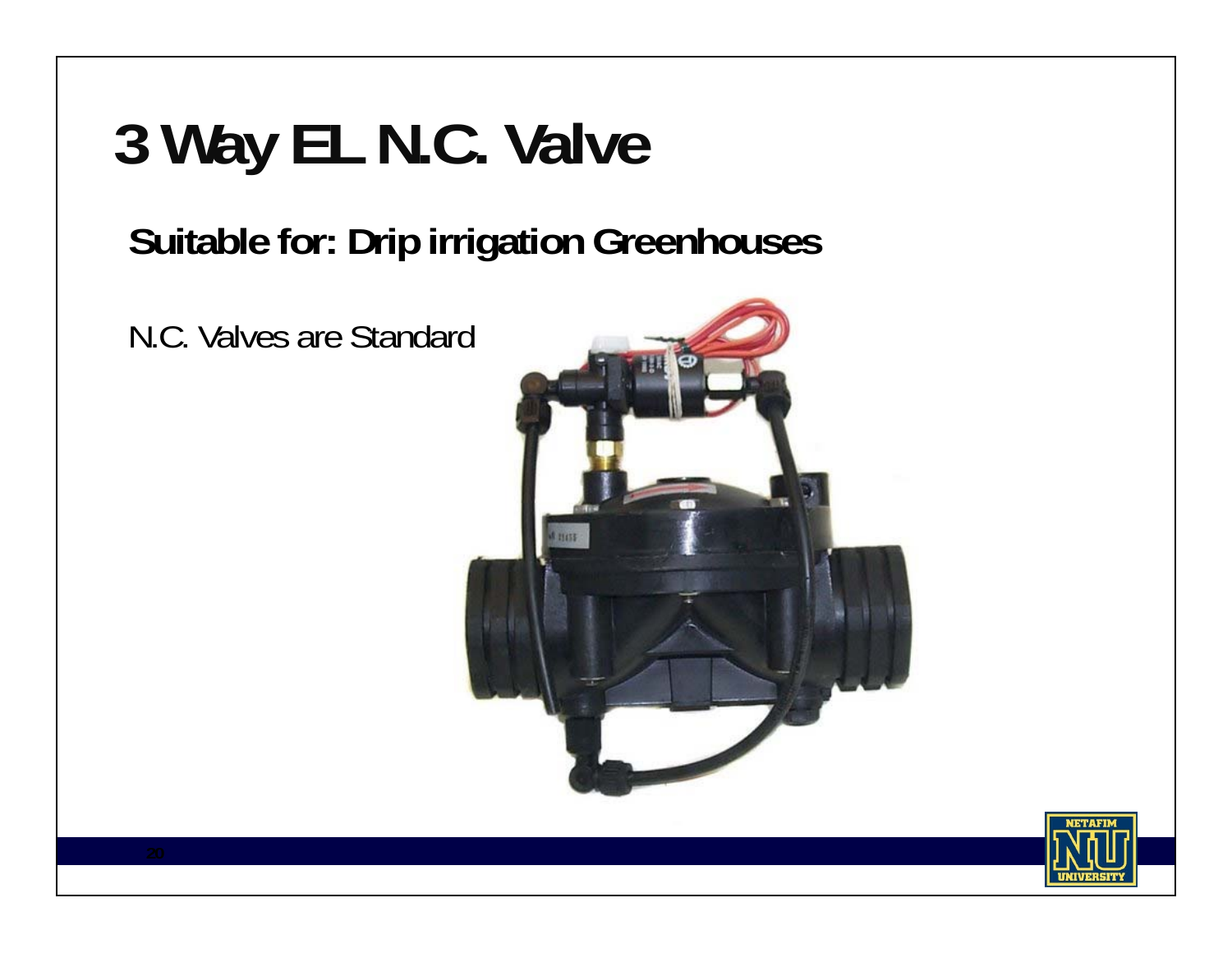#### **On/Off: Electric Valves with Controller**